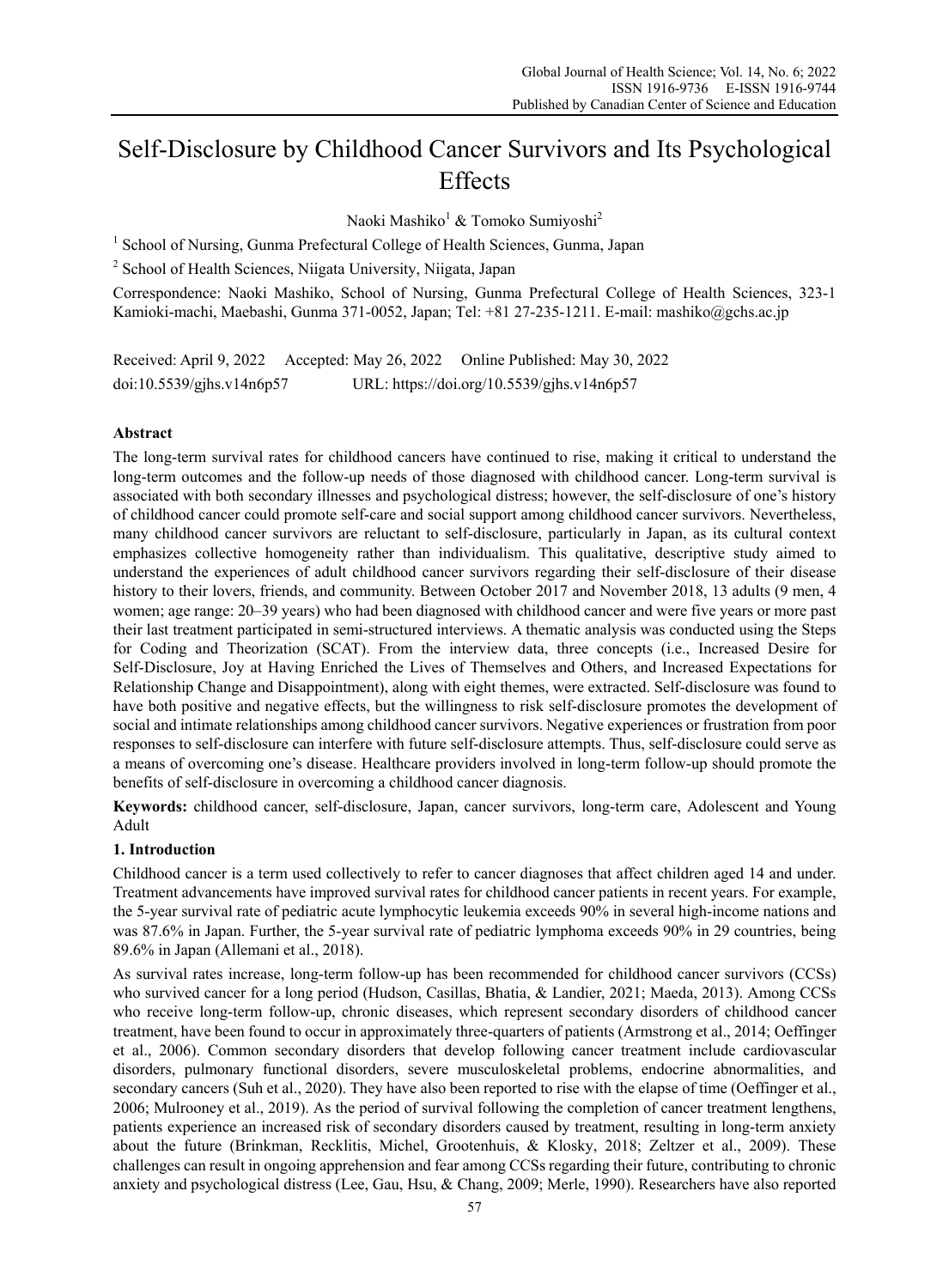that CCSs who frequently experience post-traumatic stress syndrome have subsequent social and neurocognitive effects. CCSs of pediatric brain tumors have shown a high incidence of depression and anxiety, with those having ten or more years since their diagnosis having a 1.5-fold increased risk of developing anxiety (Crochet et al*.*, 2019; Mitchell, Ferguson, Gill, & Symonds, 2013; Zebrack, Gurney, & Oeffinger, 2004). Vulnerability to stress due to the history of childhood cancer that triggered depression and anxiety could cause various problems, including a reduced involvement with one's community and peers, poor health-related QOL, and emotional distress (Huang et al., 2017).

Self-care is a strategy for improving the health outcomes of CCSs. Previous research on establishing self-care among CCSs have shown the effectiveness of having the skills necessary for managing risks associated with cancer and its treatments, seeking effective social support, and obtaining support and assistance from those around them (Reed-Knight, Blount, & Gilleland, 2014 Jackson, Tucker, & Herman, 2007; Schwarzer, Luszczynska, Ziegelmann, & Lippke, 2008). Effective social support and assistance from others can be achieved through self-disclosure (Tsuchiya, Horn, & Ingham, 2014). Self-disclosure regarding the history of childhood cancer has been viewed as necessary in some contexts, such as advancing to higher grade levels in school, enrolling in higher-level education, engaging in romantic relationships, and finding employment. CCSs are reportedly cautious with self-disclosure because of their reduced self-esteem and their abilities being underestimated by the people around them (Rabin, 2020). CCSs have reported being unable to utilize opportunities to discuss their illnesses, a reluctance to talk about their illnesses with other people, anxiety about their lack of friends when returning to school, and apprehension about rebuilding their friendships (Choquette, Rennick, & Virginia, 2016). Moreover, when intensive treatments and academic interruptions interfere with their social skills, problems can arise, such as an inability to take appropriate actions and behaviors in their social relationships, which leads to social exclusion, social withdrawal, and being bullied (de Ruiter et al., 2016).

In Japan, a country with a culture deeply rooted in homogeneity, people are taught starting in childhood to be cooperative rather than autonomous or independent (Doi, 2007). Thus, attempts by Japanese individuals to disclose their true self are accompanied by psychological distress, including worry, anxiety, tension, and guilt, which require considerable effort to overcome. This cultural context suggests that CCSs in Japan may have culturally unique self-disclosure methods; however, few studies have examined the experiences for self-disclosure among CCSs in Japan or the outcomes they achieved.

Numerous recent studies on stress have examined post-traumatic growth among CCSs and have reported positive psychological changes related to social relationships (Gianinazzi et al., 2016; Taku et al., 2007). One post-traumatic growth study reported that the negative influences of trauma could be alleviated through self-disclosure, highlighting the need to study self-disclosure further (Taku, 2010).

Understanding the experiences of self-disclosure from the perspective of CCSs and considering both the negative and positive aspects of self-disclosure could contribute to establishing strategies that support and build self-care during long-term follow-up. Therefore, this study aimed to identify the experiences in which CCSs in Japan could self-disclose about their illness to the people around them.

# **2. Method**

# *2.1 Study Design*

This study used a qualitative, descriptive design, following the Standards for Reporting Qualitative Research (SRQR; O'Brien, Harris, Beckman, & Cook, 2014). Thematic analysis was performed following the approach of Braun and Clarke (2006). Coding was performing using the Steps for Coding and Theorization (SCAT; Otani, 2007). SCAT is an explicit and step-by-step analysis procedure, is applicable to relatively small-scale data, and is easy for use by beginners. The four-step analysis process—from coding to generation of themes and concepts to theorization—is visualized on a worksheet and thus remained explicit. It is therefore possible to have an analyst check the validity of the analysis, thereby making the method suitable for collaborative analyses as well (Otani, 2019).

# *2.2 Study Population*

The study participants were CCSs in the Adolescent and Young Adult (AYA) generation who had developed a childhood between birth and age 15 and for whom at least five years had elapsed since their final cancer treatment. Participants understood the purpose of the study and provided informed consent.

# 2.2.1 Inclusion and Exclusion Criteria

Individuals who met the inclusion criteria were eligible to participate: (1) being between 20 and 40 years of age and able to understand the study objectives and provide informed consent; (2) having received a diagnosis of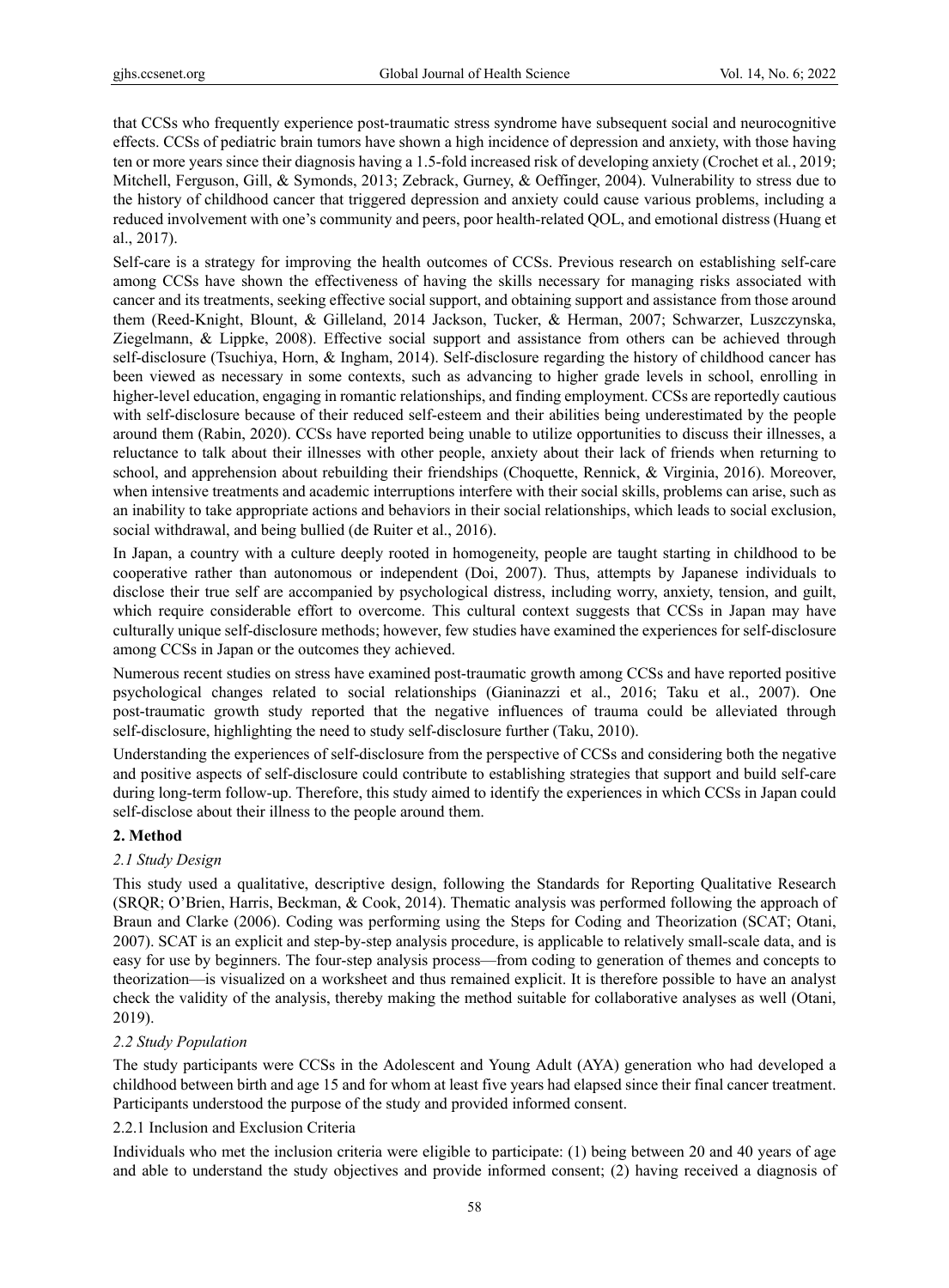childhood cancer in the past; (3) being informed of their illnesses; (4) having a cancer diagnosis that was either cured or in remission and not having received treatment for relapse; (5) lacking an illness that impaired normal conversations. These inclusion criteria were designed to ensure that participation did not adversely affect the CCSs' mental health.

Those who had declined to participate mid-way were excluded as participants. Participants were excluded from the study if participation was judged to result in excessive anxiety or psychological distress.

2.2.2 Sampling and Sample Size

We began the recruitment process to broadly solicit participants from all over Japan.

First, we contacted a CCS self-help group that included approximately 20 members from all over Japan regardless of the institution that provided cancer treatment and requested their assistance with the study. A representative from the self-help group agreed to assist with identifying participants, resulting in three CCSs agreeing to participate in our study. We obtained consent from all individuals involved in consultation and recruitment.

Next, we sent emails and letters asking for cooperation from physicians and nurses who had experience with childhood cancer treatment, childhood cancer nursing, or nursing AYA-generation cancer patients in Japan's major cities of Tokyo, Nagoya, and Osaka or regional cities. One physician and eight nurses agreed to be recruited as study participants. Through this recruitment process, 13 CCSs agreed to participate in our study, and ten gave their consent to participate. Using the recruitment methods described above, 13 individuals ultimately participated in our study (Figure 1).

Data were collected from October 2017 to November 2018.



Figure 1. Process of recruiting research participants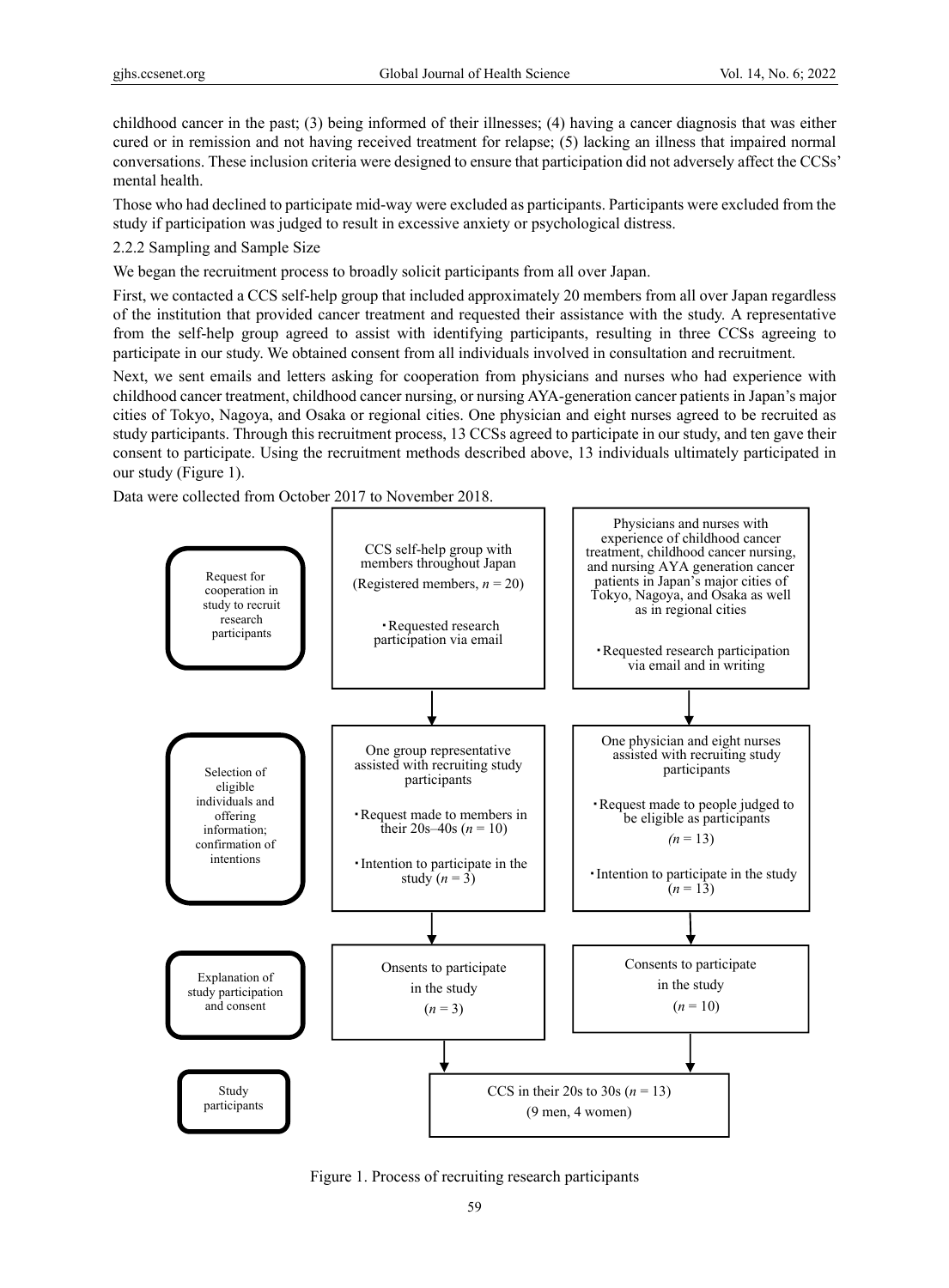# *2.3 Data Collection Procedures*

The qualitative data for our study were collected in Japanese, following an interview guide (Appendix). Detailed and in-depth interviews were conducted with the 13 participants. The interview began with an informal conversation designed to build a relationship of trust. We asked the interviewees about their experiences of their battle with cancer during childhood and up to the present. We gathered information focusing on their life events, their relationships with other people at school and in society, their experiences concerning self-disclosure, and changes in their thoughts and feelings about childhood cancer. The interviews were conducted by the first author, who was formerly a pediatric nurse and had received formal doctoral training for conducting interviews as a qualitative research method. Data were collected via semi-structured interviews that included open-ended questions and lasted between 60 and 90 minutes following the interview guide. If needed, a follow-up interview was conducted to gain a more detailed understanding of the participants' experiences that lasted approximately 30 minutes. The interviews were conducted face-to-face, typically in a small and undisturbed conference room, an environment in which the interviewees could relax and feel comfortable talking in depth. Participants consented to their interviews being recorded with a voice recorder.

# *2.4 Data Analysis*

Data were analyzed based on SCAT, a series of generative coding and theorization steps in which appropriate and creative codes are devised while reading the text (Otani, 2007). A divided list of the data was created from the text, matrix-style. In the first step, we identified the words included in the data that must be noted. The second step involved identifying words outside the extracted text that could be used to re-create the words of interest. In the third step, the concepts outside the text that explained the words of interest were identified. Further, in the fourth step, the themes and structured ideas from the text were coded. Our ultimate aim was to use the emerging themes that clarified the experiences of CCSs living in Japan regarding the self-disclosure initiated by the CCS regarding their illness to the people around them. We anonymized the participants with participant numbers to maintain confidentiality. During the survey period, the research team collaboratively verified the analytic process used by the main analyst. If problems arose, the team discussed them and made revisions to guarantee the data's reliability. University faculty members with experience conducting qualitative research were asked to supervise the study. Open discussions were conducted during study group meetings hosted by the main analyst to help ensure the robustness of the results.

# *2.5 Ethical Considerations*

This study received permission from the Ethical Committee of Gunma Prefectural College of Health Sciences (approval no. 2017-19). The study participants received both oral and written explanations of the purpose and methods of the study prior to their interviews, including the following: voluntary nature of their participation in the study, protection of their anonymity; confidentiality of their personal information, and the ability to withdraw from the study at any time. We conducted the interviews after obtaining participants' informed consent.

# **3. Results**

# *3.1 Participants*

All 13 participants took part in the interviews (Table 1). The sample comprised nine men and four women who were between 20 and 39 years in age. Six had been diagnosed with hematologic tumors and seven with solid tumors. Their age of cancer onset ranged from 1 to 14 years, and four participants had their childhood cancer explained to them at the time of onset that included a clear statement of the disease name.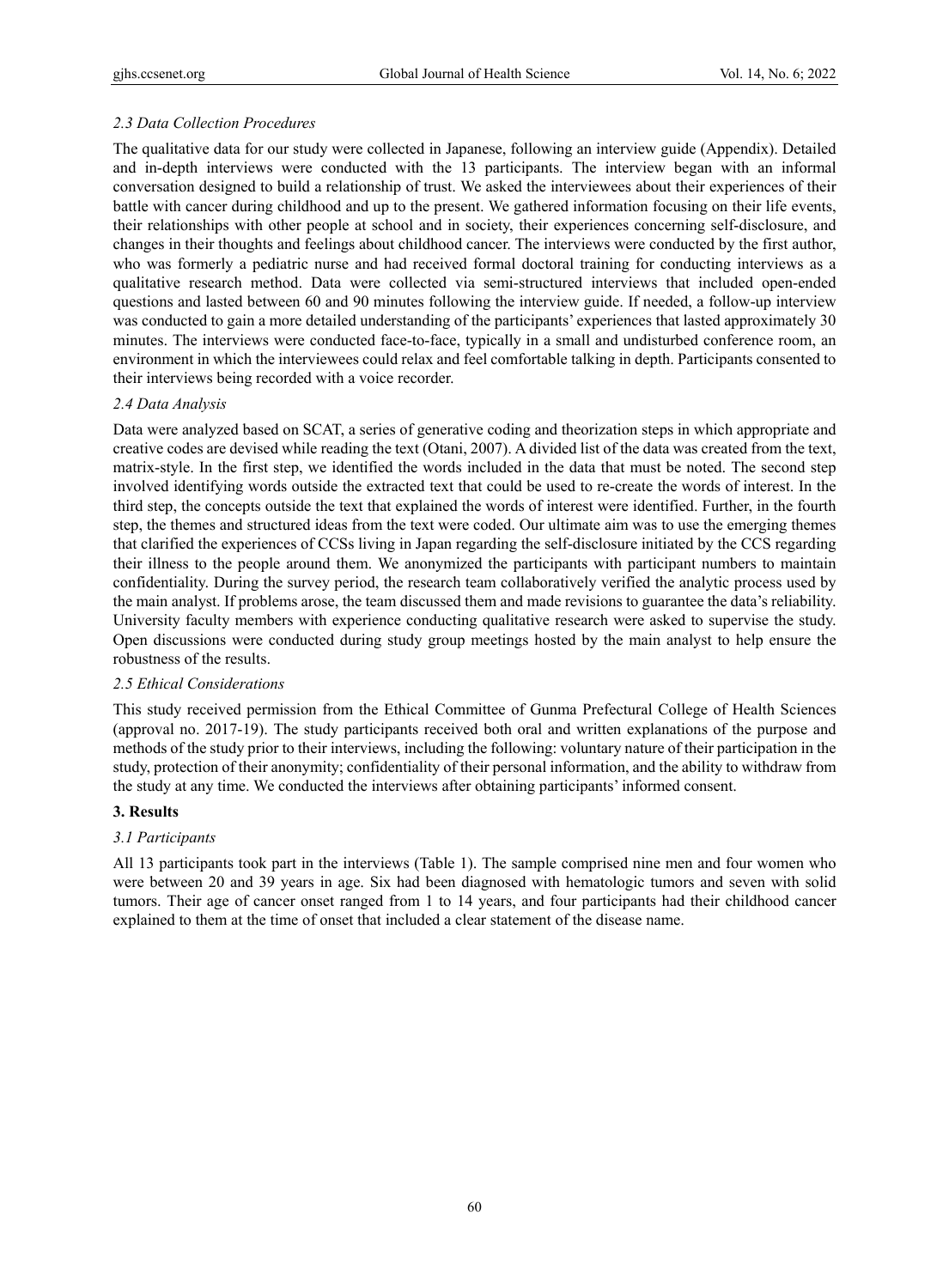| Participant | Gender      | Age | Age of<br>onset<br>(years) | Type of cancer               | Announcemen<br>t at onset | Experience of<br>recurrence and/or<br>secondary cancer |
|-------------|-------------|-----|----------------------------|------------------------------|---------------------------|--------------------------------------------------------|
| 1           | M           | 20s | 1                          | Rhabdomyosarcoma             | No                        | N <sub>o</sub>                                         |
| 2           | M           | 20s | 2                          | Nephroblastoma               | No                        | N <sub>o</sub>                                         |
| 3           | M           | 20s | 2                          | Neuroblastoma                | No                        | No                                                     |
| 4           | M           | 20s | $\overline{c}$             | Nephroblastoma               | N <sub>o</sub>            | No                                                     |
| 5           | F           | 20s | 7                          | Acute lymphocytic leukemia   | N <sub>o</sub>            | No                                                     |
| 6           | M           | 30s | 10                         | Chronic myelogenous leukemia | No                        | Yes                                                    |
|             | M           | 30s | 12                         | Acute myelogenous leukemia   | No                        | N <sub>o</sub>                                         |
| 8           | M           | 30s | 13                         | Rhabdomyosarcoma             | Yes                       | No                                                     |
| 9           | $\mathbf F$ | 30s | 13                         | Rhabdomyosarcoma             | Yes                       | Yes                                                    |
| 10          | F           | 20s | 13                         | Osteosarcoma                 | Yes                       | No                                                     |
| 11          | M           | 30s | 13                         | Acute myelogenous leukemia   | No                        | Yes                                                    |
| 12          | $\mathbf F$ | 30s | 13                         | Acute myelogenous leukemia   | No                        | Yes                                                    |
| 13          | M           | 30s | 14                         | Acute lymphocytic leukemia   | Yes                       | Yes                                                    |

#### Table 1. Participants' Characteristics

Prior to their self-disclosure, the CCSs spent time in the hospital and, after discharge, hiding that they had childhood cancer due to fears of being seen as "different." The 13 participants stated that they made their first full disclosures to other people about their illness between adolescence and early adulthood.

### *3.2 Survey Results*

Coding using the SCAT method uncovered eight themes: 1) Desire to Have Intimate Relationships with Peers, 2) Desire to Help Psychologically Distressed People, 3) Preparing for the Worst, 4) Gaining Confidence in Relationships with Others, 5) Increased Self-Perceived Usefulness, 6) Reaffiramtion of the Value of Their Experiences, 7) Increased Expectations for Relationship Change, and 8) Disappointment and Cautiousness. The concepts were *Increased Desire for Self-Disclosure*, *Joy at Having Enriched the Lives of Themselves and Others*, and *Increased Expectations for Relationship Change and Disappointment* (Table 2).

These themes and concepts are introduced below with reference to participants' narratives. The narratives quoted in the text are identified by the participant numbers shown in Table 2.

| Concept                                                           | Theme                                            |  |
|-------------------------------------------------------------------|--------------------------------------------------|--|
|                                                                   | Desire to Have Intimate Relationships with Peers |  |
| Increased Desire for Self-Disclosure                              | Desire to Help Psychologically Distressed People |  |
|                                                                   | Preparing for the Worst                          |  |
|                                                                   | Gaining Confidence in Relationships with Others  |  |
| Joy at Having Enriched the Lives of Themselves and Others         | Increased Self-Perceived Usefulness              |  |
|                                                                   | Reaffirmation of the Value of Their Experiences  |  |
| Increased Expectations for Relationship Change and Disappointment | Increased Expectations for Relationship Change   |  |
|                                                                   | Disappointment and Cautiousness                  |  |

#### Table 2. Themes and Concepts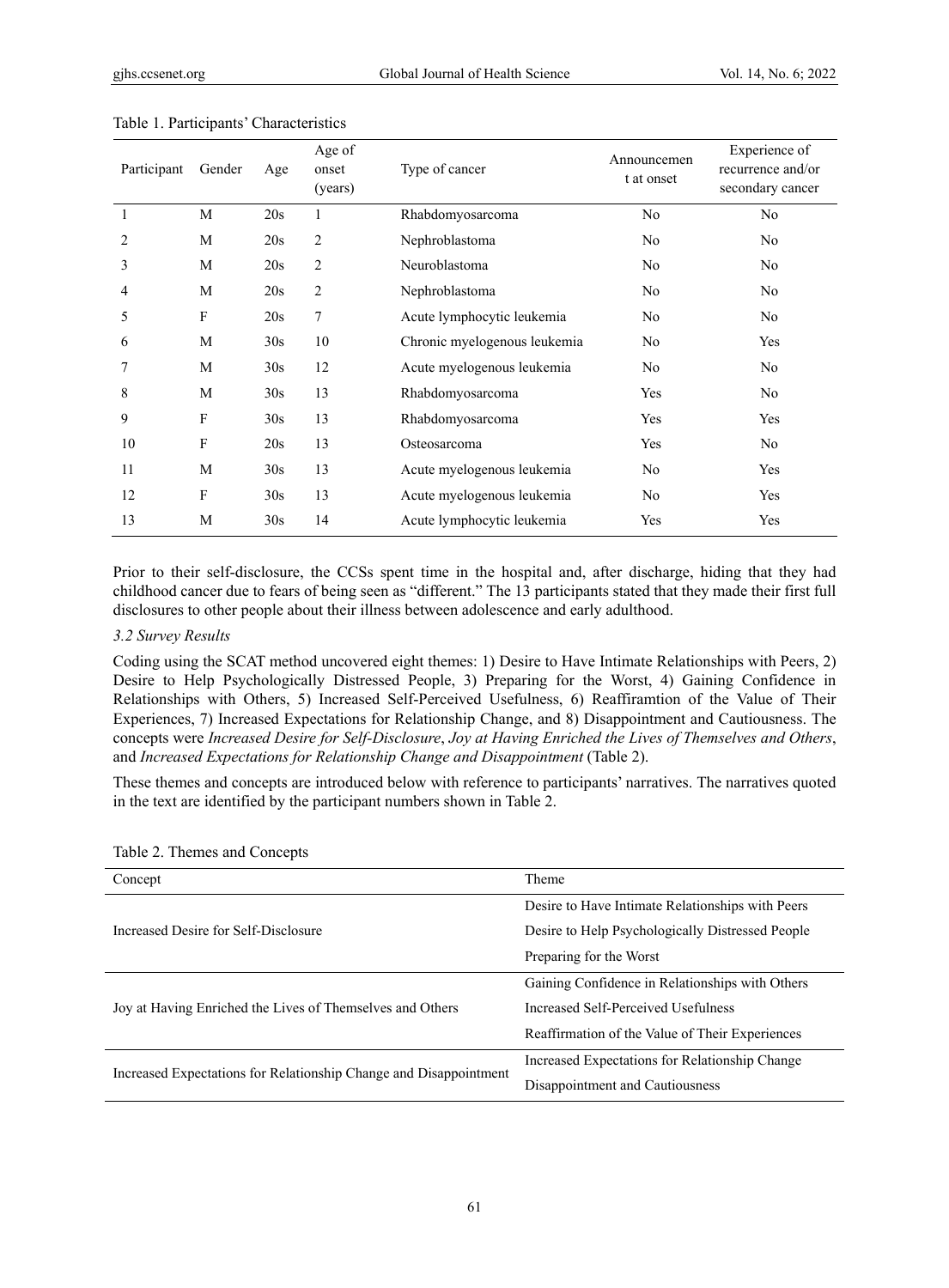# *3.3 Increased Desire for Self-Disclosure*

## 3.3.1. Theme 1: Desire to Have Intimate Relationships with Peers

This theme involved experiences of self-disclosure in search of intimate interpersonal relationships that participants had thus far been unable to foster. Changes in the environment, such as embarking on a higher educational experience, triggered their self-disclosure. The strong bond and deep interpersonal relationships that participants sought were closely linked to their knowledge of being accepted, including the fact that they had experienced and survived cancer. Thus, they overcame their feelings of wanting to keep their history of cancer a secret and decided to fully disclose their history and feelings toward cancer.

When I was in high school, I didn't tell anybody about my illness as I didn't want to be seen as different from other people. It was tough not having true friends because of keeping something a secret. So, when I made friends after starting college, I decided to tell them from the beginning about my illness and the number of years I'm expected to live. (Participant 2)

## 3.3.2 Theme 2: Desire to Help Psychologically Distressed People

This theme included experiences of participants disclosing their deeper self to help other people they met who were psychologically distressed, such as due to illness or bullying. Along with a strong sense of empathy, the participants experienced a growing desire to help others based on their own experience of contracting cancer and were motivated both consciously and subconsciously to disclose themselves. As they were aware that others did not understand their painful experiences, they shared their experience-based knowledge that was discovered after they had struggled with their illness to help and rescue people who had been psychologically hurt.

I met a classmate who had been bullied and could not attend school. This was a moment where I felt that there was no need to hide. So, I confessed for the first time to her about my illness and treatment. This was as if to tell her, let's go through this together. (Participant 9)

As a nurse, I encountered a child patient with self-induced hypoglycemia. Why did he feel like wanting to hurt himself? A body that never returns to what it was previously is the personification of despair. It was frustrating to see that healthy people could not understand this. As I wanted to encourage that child, I told him about my own experience as a childhood cancer survivor. (Participant 1)

3.3.3 Theme 3: Preparing for the Worst

This theme included experiences related to self-disclosure as a way of coping with the inevitable related to their cancer diagnosis. This resulted in participants being placed in circumstances where they could not hide their cancer, and they determined that it was better to convey accurate information than to be misunderstood. As one participant had lost all her hair and could not hide it, she self-disclosed her illness to gain others' understanding and continue her relationships with friends and at work.

If I had tried to hide my loss of hair, I bet people would ask me why I was wearing a hat. My mother encouraged me "You can do it because you've overcome that painful treatment." Instead of hiding it, I chose friendships that would make me feel easy and comfortable. I then stood in front of everybody, with my skinny body and hairless head in full view and explained myself. (Participant 6)

I suffer an aftereffect in my legs that, if it was not known about, might not allow me to ask for the sick leave necessary for long-term follow-up and would interfere with my job providing nursing care. Self-disclosure was necessary for me to continue working by obtaining my coworkers' cooperation. (Participant 10)

I suffer epileptic seizures, which is a sequela of my cancer. But there is no need for excessive worries or emergency countermeasures. To maintain good relationships with my friends, it is important not to make them worry too much, so I explained my illness and its sequela to them. (Participant 12)

#### *3.4 Joy at Having Enriched the Lives of Themselves and Others*

#### 3.4.1 Theme 4: Gaining Confidence in Relationships with Others

This theme was a self-disclosure experience in which a trusting relationship had been built with others by talking with them. Some participants had been psychologically hurt by late complications and changes in their outward appearance. They sought connections with people from the same generation, overcame their loneliness and their feelings of wanting to hide, and chose to disclose themselves to their friends and romantic partners. As a result of their full self-disclosure, including their feelings about having had cancer, they had fostered deep ties with their friends and romantic partners. They gained confidence in relationships with others, and self-disclosure has been a turning point in enriching their lives.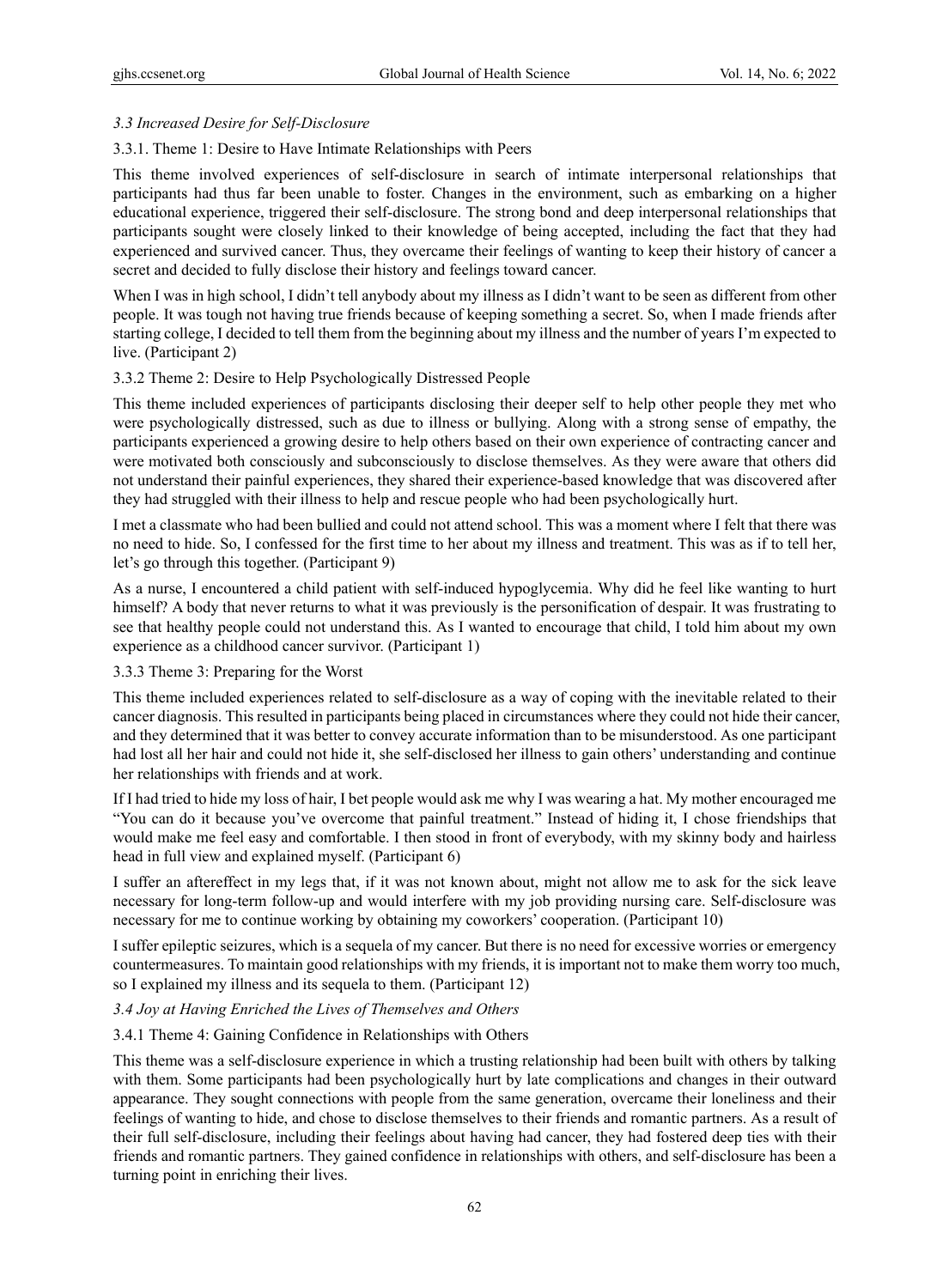I confessed to my friend that if I developed secondary cancer, I might die immediately. My friend listened carefully to my anxiety and fear and rebutted, "You are healthy now; there is no need to think about things that are far ahead like that." I was surprised to hear such totally unexpected words from him. I came to realize that that's how people who have not experienced illness think. I came to believe that all I have to do is to have my cancer detected early. (Participant 1)

With my friends' encouragement, I could explain my situation plainly and honestly to my lover. By doing this, my friends and lover gradually shared the mental burden that I had shouldered alone until then. I had been convinced that I would die and that I was bearing a terrible burden. I could rely, from the heart, on my healthy friends and my lover. I think that this episode was an important turning point in my life. (Participant 1)

I talked in depth about the fact that I had been hospitalized for childhood cancer. I now felt that I had gotten over it; it was like I had gained psychological strength. My friends accepted me, and I became their equal. This was a turning point that made me grow tremendously, mentally. (Participant 6)

3.4.2 Theme 5: Increased Self-Perceived Usefulness

This theme was related to the self-disclosure experiences in which participants encouraged people and children who were psychologically hurt by sharing their own experiences, thereby perceiving a feeling of being useful and a sense of satisfaction. The participants included those who had become employed as care providers, such as nurses. Their personal experiences allowed them to empathize with the pain experienced by adolescent patients, and they chose to disclose their experiences. They gained self-approval by learning that their self-disclosure was useful for others and hearing words of appreciation from those who had heard their self-disclosure.

I told the patient, "Nothing changes if you regard your life pessimistically. Only you can make it change." The child said that he felt saved by my words. I suffered from childhood cancer, but I'm glad it became useful to other people. It was also me who was saved. (Participant 1)

I told my friend who cannot attend school, "I'm undergoing painful treatment for childhood cancer. I absolutely want to go to school but cannot. You may be suffering too. But if you try a little harder, something will certainly trigger a change. Let's both work on this!" She told me, "I'm glad I could talk with you." I could utilize things I felt were negative, which turned out to be positive for others. This was a joyful experience. It was me who was saved. (Participant 9)

# 3.4.3 Theme 6: Reaffirmation of the Value of Their Experiences

This theme included experiences the participants who had previously regarded childhood cancer as a painful and horrible experience but ultimately developed a different outlook, such as the experience of overcoming treatment being extremely valuable and heroic to others, leading to them being able to reacknowledge its value. For example, some participants had thoroughly hidden that they were CCSs. By being praised unexpectedly by others, they became aware that their childhood cancer experience enriched their life and positively influenced their inner self.

My self-disclosure moved others; they recognized my efforts, which eased my mind and made me feel better. Nobody can blame me for getting sick; it is not a negative thing. My awareness of illness changed inside me. I thought that my illness was a defect in me, but actually, it was not. (Participant 9)

I hid the fact that I was sick because I did not want to be considered different from other people at school. But when I participated in a group interview as part of the entrance exam to a high school, I was asked why I was the only one who had been absent from school for so many days. I explained on the spot that I had had childhood cancer but that I was there because I'd overcome an illness! I have a mind that is stronger than anybody else's! My friends praised me enthusiastically for this big speech, and I passed the exam. My childhood cancer was tough and painful, but I felt that it became food for me. (Participant 11)

# *3.5 Increased Expectations for Relationship Change and Disappointment*

# 3.5.1 Theme 7: Increased Expectations for Relationship Change

This theme captured the experiences of participants who have continued to self-disclose because their self-disclosure was successful, leading to forming better relationships with others and proving to them how wonderful self-disclosure is. They felt that self-disclosure was beneficial not only to themselves but also to others, and therefore, took positive steps toward it.

I disclose my own experiences with cancer to people who have come to me for advice or consultation, my children, children undergoing treatment, and their family members. I went to a hospital where children were undergoing treatment and showed them and their families how healthy I've become. When I did this, I felt that relating my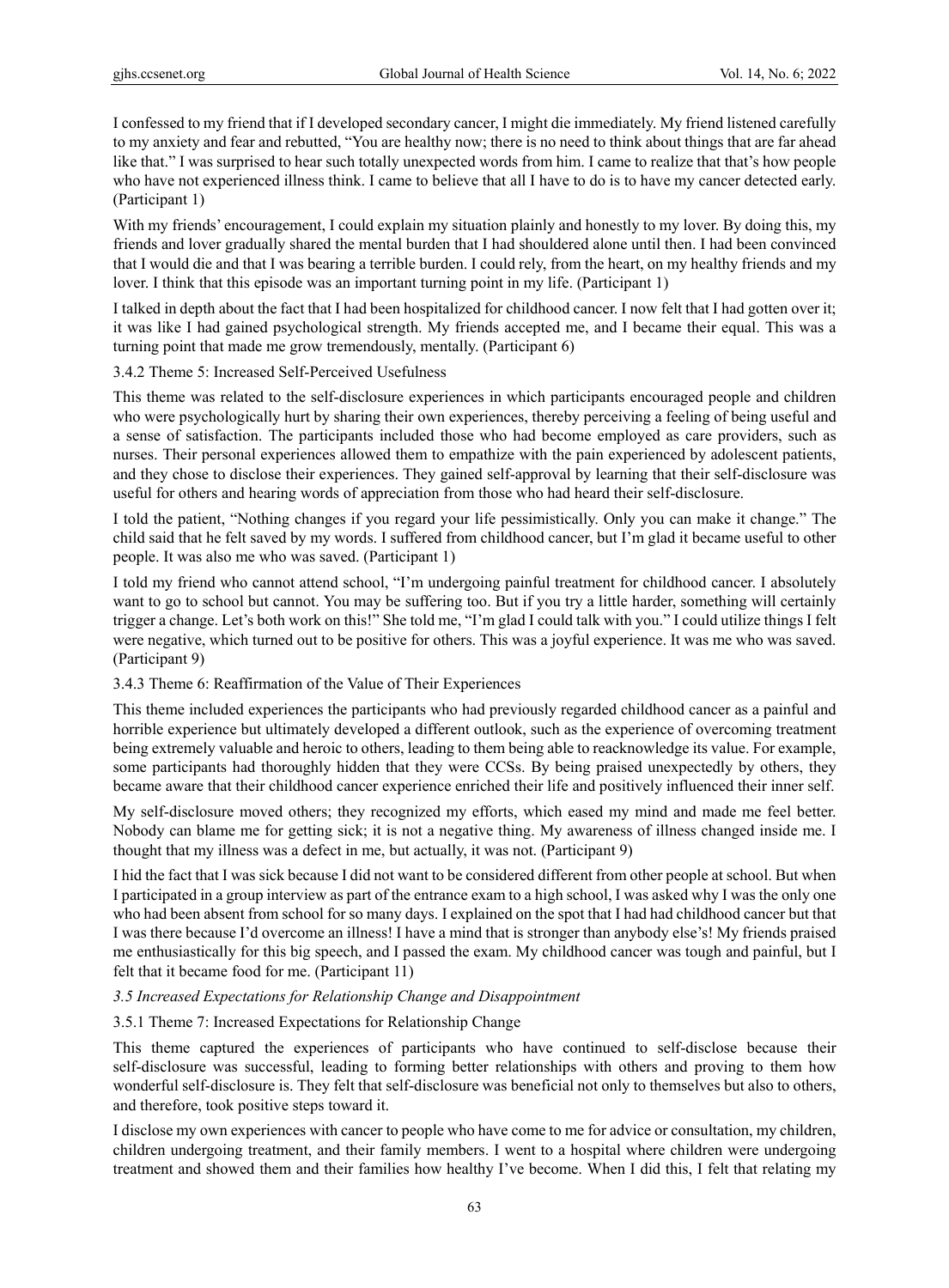experience helped other people, that I could make use of something like my *raison d'être*, and that I was also psychologically saved. This was why I told them about my experiences. (Participant 9)

## 3.5.2 Theme 8: Disappointment and Cautiousness

This theme was related to self-disclosure experiences in which the participants acted to utilize their experiences and improve their relationships with others but had not achieved the desired results. The participants chose to disclose themselves to encourage the families of sick children and understand its complications. However, the results of their self-disclosure were not exactly as expected. The reasons for these complications were not within their power to resolve. Therefore, the self-disclosure ultimately increased their frustration. They were disappointed and cautious about any subsequent self-disclosure; some even gave up.

As a nurse, I wanted to care for the mothers of sick children, so I revealed to them that I was a childhood cancer survivor who had overcome it. I had wanted the mothers to hold hopes for their children's future, but their reactions were not good. I figured that from now on, they would tell me, "My child is different from you: you were cured of cancer!" Considering the psychological damage factor, I felt that I could not disclose myself too casually. (Participant 10)

I told my friend, whom I wanted to become my best friend, that I suffer epileptic seizures as a complication of childhood cancer. I told her that, even if I collapsed, I would simply recover after 5 minutes, so there's no need to worry. But my friend became so worried that she began restricting my hobbies and leisure activities. I could not enjoy life anymore. So, I broke off contact with this friend. It was very regrettable and sad. (Participant 12)

I have complications, and I may not be able to go to work. So, I told people at the workplace honestly about this. My coworkers did not react in a supportive way. As I don't want them to misunderstand me in a strange way, I may have to convey this gradually by checking how the other person reacts. But I was terribly hurt mentally, and now I'm anxious about it. (Participant 10)

## **4. Discussion**

This study investigated the experiences of CCSs living in Japan with self-disclosing their history with cancer to the people around them. This study identified three novel findings. First, the experiences of self-disclosure by the CCS who were adolescents and young adults was found to be associated with a developmental shift in the individual to seek change in their interpersonal relationships. Second, self-disclosure is a deliberate and challenging action conducted to increase the intimacy in their relationship with other healthy individuals, representing an experience of overcoming an illness. Third, five outcomes related to self-disclosure experiences were identified. Of these, the following four were associated with positive self-esteem: Gaining Confidence in Relationships with Others, Increased Self-Perceived Usefulness, Reaffirmation of the Value of Their Experiences, and Increased Expectations for Relationship Change. However, the remaining outcome, Disappointment and Cautiousness, was associated with negative self-perception.

Although the participants could live without disclosing themselves as before, they overcame difficulties and made their "self-disclosure" a personal challenge. Specific examples of this behavior included the following: (1) attempting to self-disclose while sensing and predicting the risks to their self-esteem; (2) attempting further self-disclosure by changing their strategy while being aware that self-disclosure is a scary thing based on their past experiences; (3) attempting self-disclosure while accepting the risks of encountering setbacks and failures if their cancer history is perceived negatively. These indicated that the act of attempting self-disclosure after fearing prejudice, confronting difficulties, and going beyond their psychological comfort zones could be seen as representing a true, deliberate challenge. The challenges that participants deliberately faced during their self-disclosure were also about conquering and overcoming, using their own strengths, and the psychosocial difficulties experienced due to their cancer. Therefore, self-disclosures by CCSs can be considered an experience of overcoming a disease.

AYAs have been found to self-disclose by limiting the content to information sought in the workplace and school, as well as factual information (Gray, Fitch, Phillips, & Fergus, 2000; Rabin, 2020; Stergiou-Kita, Pritlove, & Kirsh, 2016). Contrary to these findings, the participants in this study disclosed their difficult experiences with cancer and their painful feelings about having had cancer. Why did these individuals choose to make such deep self-disclosures? Adult survivors of childhood cancer might choose to self-disclose because they wish to be understood by others and communicate the feelings they have experienced. This theory is supported by an existing study (Rabin, 2019). Their psychological growth and development could also trigger their decision regarding self-disclosure. The growth and development of their interpersonal relationships, together with a growing awareness of their increasing maturity, can lead to a strong desire to be understood by others and the existence of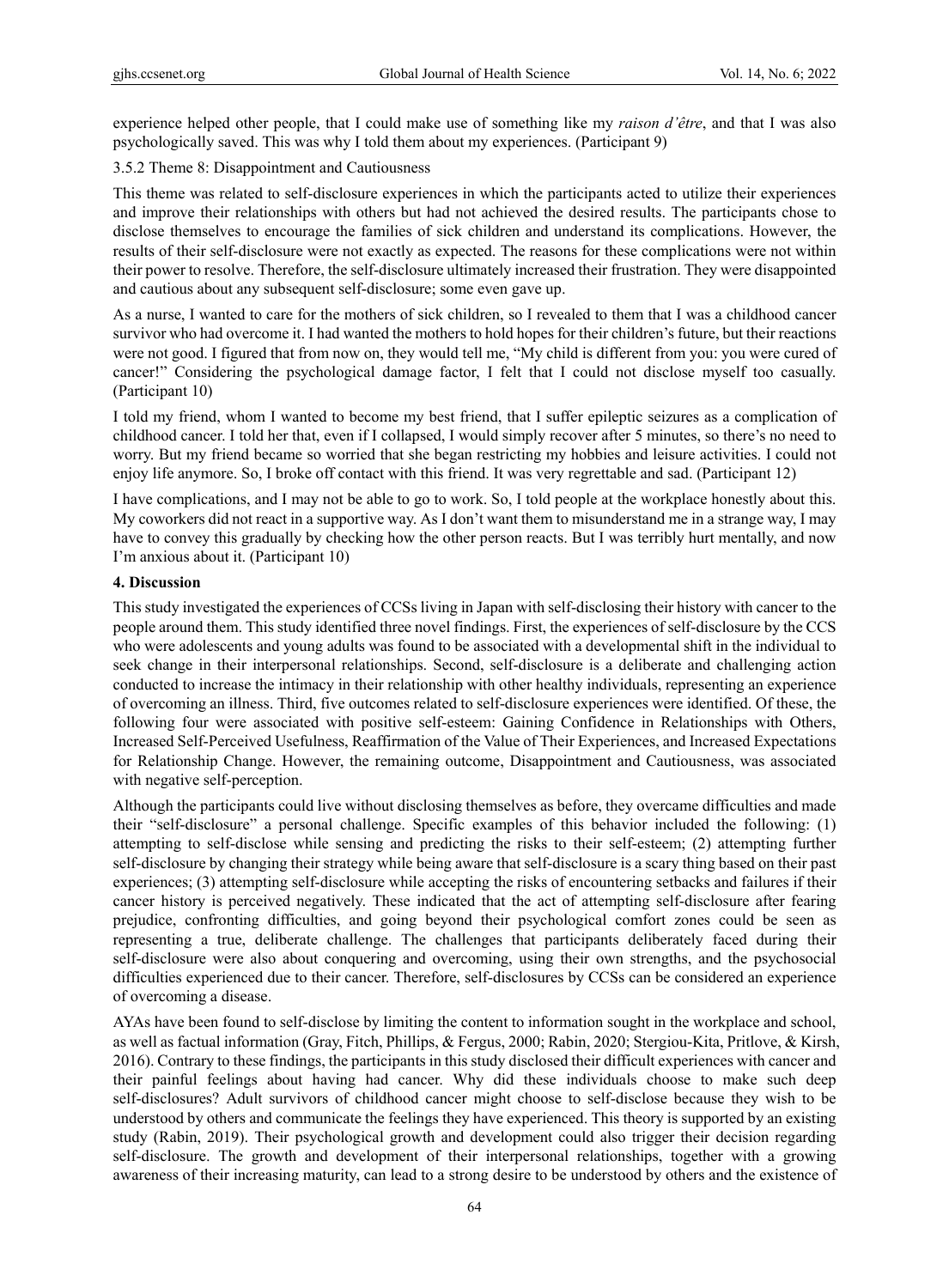clear, expected outcomes, which can promote their deep self-disclosures (Vijayakumar, Op de Macks, Shirtcliff, & Pfeifer, 2019).

What factors enable Japanese CCSs to confront their challenges with self-disclosure? Participants received their friends' approval and encouragement that increased their confidence about interpersonal relationships and ended up disclosing information about themselves. Given the strong cooperative traits observed within the Japanese cultural context, one promoting factor might be having an environment that prevents fears of becoming isolated (Evans, Mallet, Bazillier, & Amiel, 2015).

This study identified five themes as self-disclosure outcomes. Four were related to positive interpersonal relationships stemming from self-disclosure and outcomes leading to changes in self-esteem. Another key point of this study was that there were also negative outcomes related to self-disclosure.

The experience of increased disappointment related to self-disclosure led to negative self-perceptions among CCSs. We found three effects. First, some recipients misunderstood or did not respond to the self-disclosure, which increased the risk for declining self-esteem for CCSs, leading to growing anxiety, the destruction of friendships, and making self-disclosure a trigger for new psychosocial problems related to their cancer history (Yamaji et al., 2020). Second, CCSs could become psychologically hurt following their self-disclosure as they perceived it as a traumatic experience and refused further attempts to increase their intimacy with others. This could serve as an emotional pain that does emerge among CCSs who were adolescents and young adults, as they seek ties and connections with their friends. Third, resignation, cautiousness, and hesitance toward subsequent self-disclosure can occur, which hampers self-disclosure and interfere with overcoming their illnesses. These three effects could negatively impact the quality of life of those who have experienced cancer. However, none of the study participants saw reporting having a dramatic decline in their self-esteem or experienced confusion. CCSs who attempt self-disclosure as a challenge can be seen as building a foundation for mental resilience (Seiler & Jenewein, 2019).

These findings have applications for real-world practices. Care providers should support patients' continuation in school by utilizing Information and communication technology and other tools to promote their social and psychological growth and development, which serves as a foundation for self-disclosure. Cancer education programs should be developed and provided to healthy children to help them accept friends whose outward appearances and physical strengths have changed. For families, we recommend providing advice on parent-child relationships that enhance children's sense of self-esteem through speaking to them and encouraging them, which can help CCSs positively evaluate their experiences with overcoming treatment. Care providers should clearly and repeatedly convey to patients that self-disclosure is itself an aspect of overcoming illness, and even if unsuccessful, the heroism of disclosing information should be emphasized. Healthcare professionals involved with long-term follow-up should cooperate with the activities of peer support groups and share and promote the value of CCSs' self-disclosure experiences. Consulting with CCSs about self-disclosure and encouraging social skills training for accepting one's emotions could also be beneficial (Mendoza et al., 2019).

# *4.1 Study Limitations*

This study has several limitations. First, the study had a small sample size that included only 13 participants. Given the variety of diagnosed childhood cancers and the diversity of CCSs, the study's results must be interpreted with caution when generalizing them. Second, none of the participants were undergoing treatment at the time of the interviews, and the self-disclosure of people with severe late complications could differ. Further research that extends the scope of the current findings is necessary to develop care programs that support the CCSs' efforts to overcome their challenges with self-disclosure.

# *4.2 Conclusions*

The experience of self-disclosing one's cancer—which had previously been kept secret—among CCSs is in itself an experience of overcoming one's illness and is thus beneficial. The failure of self-disclosure is a risk that CCSs must take to build relationships. Survivors can be encouraged to attempt self-disclosure through support that fosters psychological and social growth, provides validation, and helps them recover when they are unsuccessful.

# **Acknowledgments**

This work was supported by JSPS KAKENHI Grant Number JP19K10980. We would like to thank Editage [http://www.editage.com] for assistance in editing and reviewing this manuscript for English language.

# **Competing Interests Statement**

The authors have no matters related to conflicts of interest with this paper that need to be disclosed.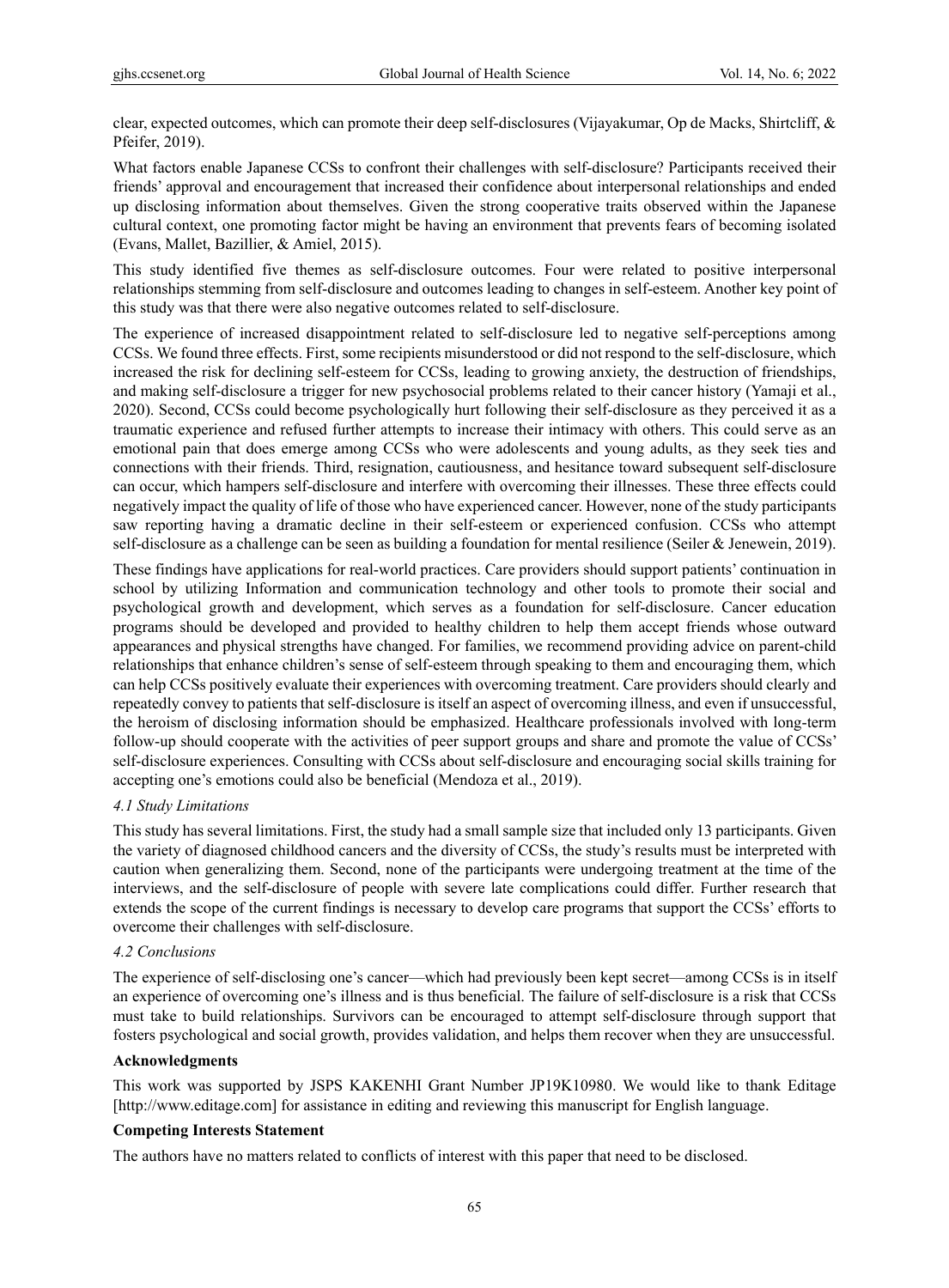#### **References**

- Allemani, C., Matsuda, T., Di Carlo, V., Harewood, R., Matz, M., Nikšić, M., … Coleman, M. P., & the CONCORD Working Group. (2018). Global surveillance of trends in cancer survival 2000-14 (CONCORD-3): Analysis of individual records for 37 513 025 patients diagnosed with one of 18 cancers from 322 population-based registries in 71 countries. *Lancet*, *391*(10125), 1023-1075. https://doi.org/10.1016/S0140-6736(17)33326-3
- Armstrong, G. T., Kawashima, T., Leisenring, W., Stratton, K., Stovall, M., Hudson, M. M., . . . Oeffinger, K. C. (2014). Aging and risk of severe, disabling, life-threatening, and fatal events in the childhood cancer survivor study. *Journal of Clinical Oncology*, *32*(12), 1218-1227. https://doi.org/10.1200/jco.2013.51.1055
- Braun, V., & Clarke, V. (2006). Using Thematic Analysis in Psychology. *Qualitative Research in Psychology*, *3*(2), 77-101. https://doi.org/10.1191/1478088706qp063oa
- Brinkman, T. M., Recklitis, C. J., Michel, G., Grootenhuis, M. A., & Klosky, J. L. (2018). Psychological symptoms, social outcomes, socioeconomic attainment, and health behaviors among survivors of childhood cancer: Current state of the literature. *Journal of Clinical Oncology*, *36*(21), 2190-2197. https://doi.org/10.1200/jco.2017.76.5552
- Choquette A., Rennick, J. E., & Lee, V. (2016). Back to school after cancer treatment: Making sense of the adolescent experience. *Cancer Nursing*, *39*(5), 393-401. https://doi.org/10.1097/NCC.0000000000000301
- Crochet, E., Tyc, V. L., Wang, M., Srivastava, D. K., Van Sickle, K., Nathan, P. C., … Krull, K. (2019). Posttraumatic stress as a contributor to behavioral health outcomes and healthcare utilization in adult survivors of childhood cancer: A report from the Childhood Cancer Survivor Study. *Journal of Cancer Survivorship*, *13*(6), 981-992. https://doi.org/10.1007/s11764-019-00822-5
- de Ruiter, M. A., Schouten-van Meeteren, A. Y. N., van Vuurden, D. G., Maurice-Stam, H., Gidding, C., Beek, L. R., … Grootenhuis, M. A. (2016). Psychosocial profile of pediatric brain tumor survivors with neurocognitive complaints. *Quality of Life Research*, *25*(2), 435-446. https://doi.org/10.1007/s11136-015-1091-7
- Doi, T. (2007). *The Anatomy of Dependence*. Enlarged popular edition. Tokyo: Kobundo.
- Evans, R., Mallet, P., Bazillier, C., & Amiel, P. (2015). Friendship and cancer. *Reviews in Health Care*, *6*(2), 53-65. https://doi.org/10.7175/rhc.v6i2.1171
- Gianinazzi, M. E., Rueegg, C. S., Vetsch, J., Lüer, S., Kuehni, C. E., & Michel, G., & the Swiss Pediatric Oncology Group (SPOG). (2016). Cancer's positive flip side: Posttraumatic growth after childhood cancer. *Supportive Care in Cancer*, *24*(1), 195-203. https://doi.org/10.1007/s00520-015-2746-1
- Gray, R. E., Fitch, M., Phillips, C., Labrecque, M., & Fergus, K. (2000). To tell or not to tell: Patterns of disclosure among men with prostate cancer. *Psycho-Oncology*, *9*(4), 273-282. https://doi.org/10.1002/1099-1611(200007/08)9:4<273::AID-PON463>3.0.CO;2-F
- Huang, I. C., Brinkman, T. M., Armstrong, G. T., Leisenring, W., Robison, L. L., & Krull, K. R. (2017). Emotional distress impacts quality of life evaluation: A report from the Childhood Cancer Survivor Study. *Journal of Cancer Survivorship: Research and Practice*, *11*(3), 309-319. https://doi.org/10.1007/s11764-016-0589-5
- Hudson, M. M., Bhatia, S., Casillas, J., & Landier, W., & the Section on Hematology/Oncology, Children's Oncology Group, American Society of Pediatric Hematology/Oncology. (2021). Long-term follow-up care for childhood, adolescent, and young adult cancer survivors. *Pediatrics*, *148*(3), 1-17. https://doi.org/10.1542/peds.2021-053127
- Jackson, E. S., Tucker, C. M., & Herman, K. C. (2007). Health value, perceived social support, and health self-efficacy as factors in a health-promoting lifestyle. *Journal of American College Health*, *56*(1), 69-74. https://doi.org/10.3200/JACH.56.1.69-74
- Lee, Y.-L., Gau, B. S., Hsu, W.-M., & Chang, H.-H. (2009). A model linking uncertainty, post-traumatic stress, and health behaviors in childhood cancer survivors. *Oncology Nursing Forum*, *36*(1), E20-E30. https://doi.org/10.1188/09.ONF.E20-E30
- Maeda, M. (Ed.). (2013). *JPLSG Long-Term Follow-up Committee, the committee to draw up long-term follow-up guidelines. Guidelines for the long-term follow-up of JPLSG childhood cancer.* Retrieved January, 21, 2022, from http://jplsg.jp/menu11\_contents/FU\_guideline.pdf
- Mendoza, L. K., Ashford, J. M., Willard, V. W., Clark, K. N., Martin-Elbahesh, K., Hardy, K. K., … Conklin, H. M.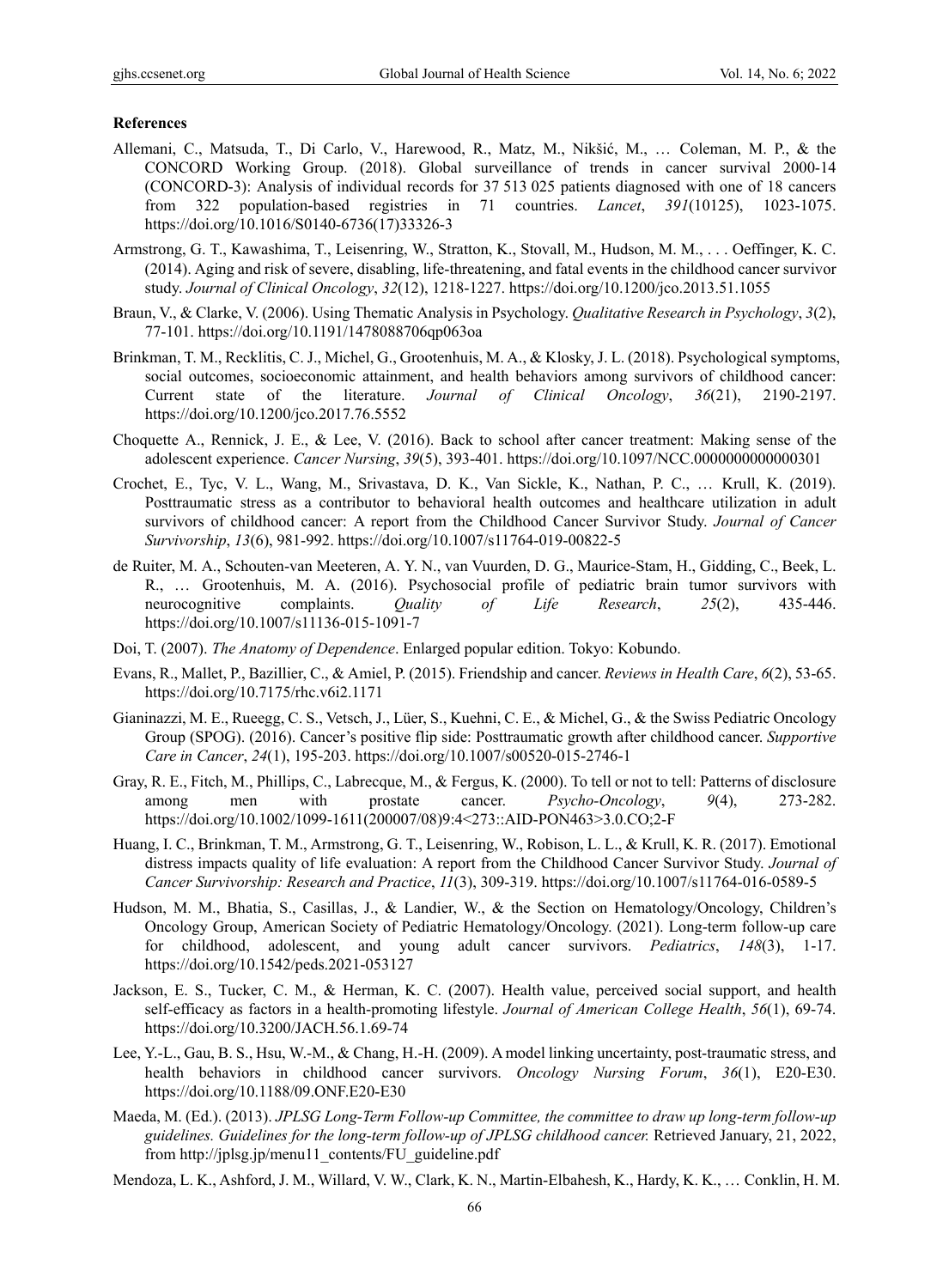(2019). Social functioning of childhood cancer survivors after computerized cognitive training: A randomized controlled trial. *Children*, *6*(10), 105. https://doi.org/10.3390/children6100105

- Merle, H. M. (1990). Reconceptualization of the uncertainty in illness theory. *Image—the Journal of Nursing Scholarship*, *22*(4), 256-262. https://doi.org/10.1111/j.1547-5069.1990.tb00225.x
- Mitchell, A. J., Ferguson, D. W., Gill, J., Paul, J., & Symonds, P. (2013). Depression and anxiety in long-term cancer survivors compared with spouses and healthy controls: A systematic review and meta-analysis. *The Lancet–Oncology*, *14*(8), 721-732. https://doi.org/10.1016/S1470-2045(13)70244-4
- Mulrooney, D. A., Hyun, G., Ness, K. K., Bhakta, N., Pui, C., Ehrhardt, M. J., . . . Hudson, M. M. (2019). The changing burden of long-term health outcomes in survivors of Childhood Acute Lymphoblastic leukaemia: A retrospective analysis of the St Jude Lifetime Cohort Study. *The Lancet Haematology*, *6*(6). https://doi.org/10.1016/s2352-3026(19)30050-x
- O'Brien, B. C., Harris, I. B., Beckman, T. J., Reed, D. A., & Cook, D. A. (2014). Standards for reporting qualitative research: A synthesis of recommendations. *Academic Medicine*, *89*(9), 1245-1251. https://doi.org/10.1097/ACM.0000000000000388
- Oeffinger, K. C., Mertens, A. C., Sklar, C. A., Kawashima, T., Hudson, M. M., Meadows, A. T., … Robison, L. L., (2006). Chronic health conditions in adult survivors of childhood cancer. *The New England Journal of Medicine*, *355*(15), 1572-1582. https://doi.org/10.1056/NEJMsa060185
- Otani, T. (2007). 4 suteppu kodeingu ni yoru shitsuteki deta bunseki shuho SCAT no teianchakushu shiyasuku shokibo deta ni mo tekiyo kano na riron ka no tetsuzuki ["SCAT" a qualitative analysis method by four-step coding: Easy startable and small scale data-applicable process of theorization]. *Bulletin of the Graduate School of Education and Human Development (Educational Sciences) Nagoya University*, *54*(2), 27-44. https://doi.org/10.18999/nueduca.54.2.27
- Otani, T. (2019). *Paradigm and Design of Qualitative study: From Research Methodology to SCAT*. Nagoya: The university of Nagoya Press.
- Rabin, C. (2019). Self-disclosure to peers by young adult cancer survivors. *Psycho-Oncology*, *28*(1), 181-186. https://doi.org/10.1002/pon.4930
- Rabin, C. (2020). Cancer-related self-disclosure in the workplace/school by adolescent and young adult cancer survivors. *Journal of Adolescent and Young Adult Oncology*, *9*(4), 528-533. https://doi.org/10.1089/jayao.2019.0159
- Reed-Knight, B., Blount, R. L., & Gilleland, J. (2014). The transition of health care responsibility from parents to youth diagnosed with chronic illness: A developmental systems perspective. *Families, Systems, & Health*, *32*(2), 219-234. https://doi.org/10.1037/fsh0000039
- Schwarzer, R., Luszczynska, A., Ziegelmann, J. P., Scholz, U., & Lippke, S. (2008). Social-cognitive predictors of physical exercise adherence: Three longitudinal studies in rehabilitation. *Health Psychology*, *27*(1, Suppl, 1S), S54-S63. https://doi.org/10.1037/0278-6133.27.1(Suppl.).S54
- Seiler, A., & Jenewein, J. (2019). Resilience in cancer patients. *Frontiers in Psychiatry*, *10*, 208. https://doi.org/10.3389/fpsyt.2019.00208
- Stergiou-Kita, M., Pritlove, C., & Kirsh, B. (2016). The "Big C"-stigma, cancer, and workplace discrimination. *Journal of Cancer Survivorship: Research and Practice*, *10*(6), 1035-1050. https://doi.org/10.1007/s11764-016-0547-2
- Strauss, A. L., & Corbin, J. M. (2014). *Basics of qualitative research: Techniques and procedures for developing grounded theory (4th ed)*. Thousand Oaks, California: SAGE.
- Suh, E., Stratton, K. L., Leisenring, W. M., Nathan, P. C., Ford, J. S., Freyer, D. R., . . . Henderson, T. O. (2020). Late mortality and chronic health conditions in long-term survivors of early-adolescent and young adult cancers: A retrospective cohort analysis from the Childhood Cancer Survivor Study. *The Lancet Oncology*, *21*(3), 421-435. https://doi.org/10.1016/s1470-2045(19)30800-9
- Taku, K. (2010). *A study on posttraumatic growth—Changes in an adolescent triggered by a stressful experience*. Tokyo: Kazama Shobo.
- Taku, K., Calhoun, L. G., Tedeschi, R. G., Gil-Rivas, V., Kilmer, R. P., & Cann, A. (2007). Examining posttraumatic growth among Japanese university students. *Anxiety, Stress, and Coping*, *20*(4), 353-367. https://doi.org/10.1080/10615800701295007